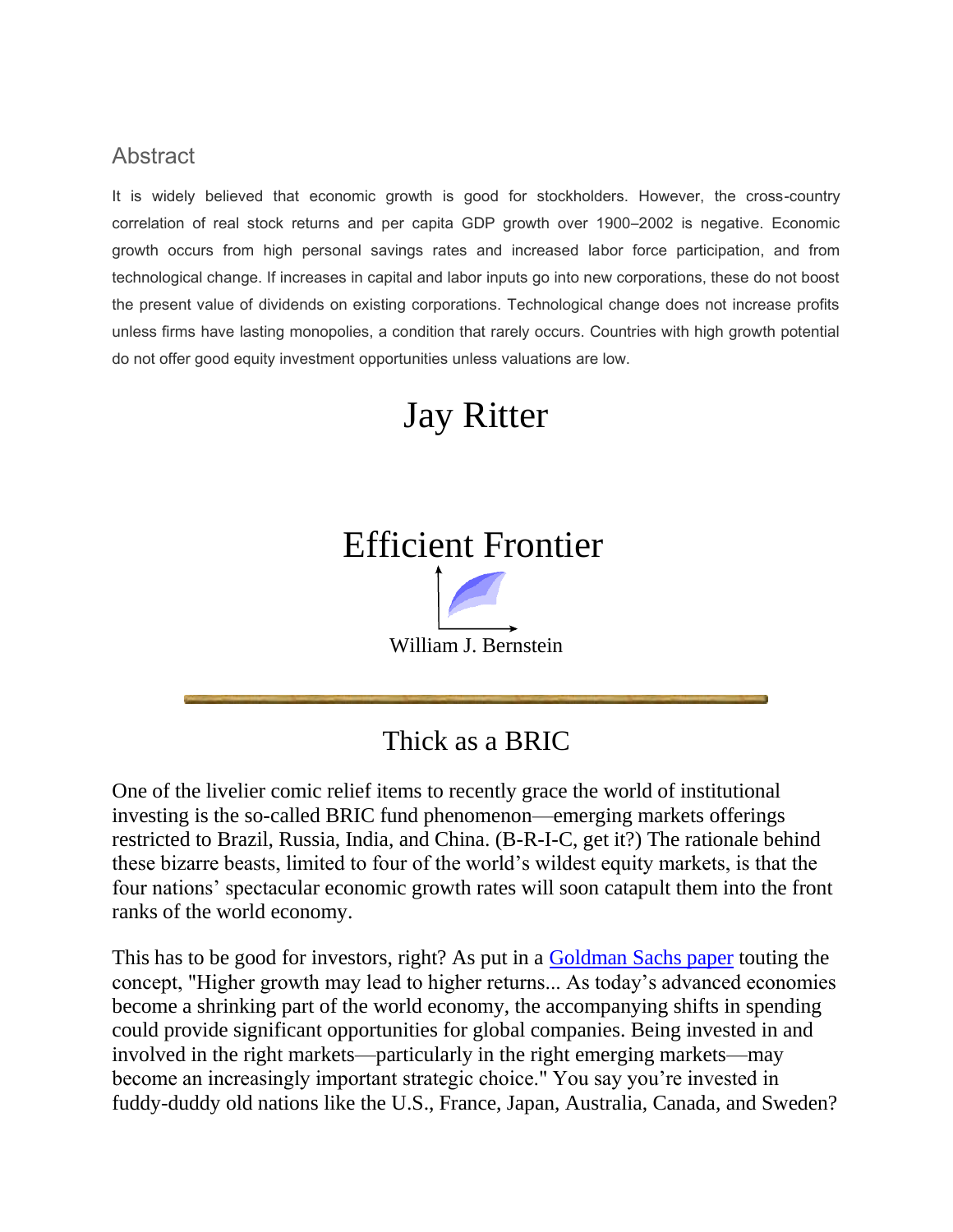Good grief, man, their slice of the global investment pie is *shrinking.* Dump 'em and load up where the action is before the world leaves you behind!

You'd think that folks smart enough to work at Goldman would occasionally read the finance literature. Yes, there *is* a relationship between economic growth and equity returns, but unfortunately, it has the wrong sign. There is now a pretty impressive body of data from folks like Elroy Dimson, Paul Marsh, and Jeremy Siegel showing a *negative* relationship between growth and returns.

You don't have to go cross-eyed with regression analyses to convince yourself; a few anecdotes tell the story. During the twentieth century, England went from being the world's number one economic and military power to an overgrown outdoor theme park, and yet it still sported some of the world's highest equity returns between 1900 and 2000. On the other hand, during the past quarter century Malaysia, Korea, Thailand and, of course, China have simultaneously had some of the world's highest economic growth rates and lowest stock returns.

What gives? There are several possible explanations. First, just as you learned in Econ 101, stock returns lead economic growth and not the other way around. In even simpler terms, just as growth stocks have lower returns than value stocks, so do growth nations have lower returns than value nations—and they similarly get overbought by the rubes.

There's another possible explanation: share dilution. The bad news is that if a nation's economy grows at x% per year, per-share earnings and dividends do *not* also increase at x% per year—they increase at  $(x\% - y\%)$  per year, where y% is the amount of share dilution. Rob Arnott and I wrote a piece on this topic in *Financial Analysts Journal* in 2003 in which we determined the leakage was 2.3% per year in the U.S. and higher in nations devastated by military conflict. We've since speculated that rapid technologic change might have the same effect. (Sorry, you'll have to go to your local academic library to see the piece, but here's the [Readers Digest version](http://www.efficientfrontier.com/ef/702/2percent.htm) from our website.) While Rob and I didn't expect any early morning calls from Stockholm for this concept, we had at least hoped to stir up some discussion. For two years, we've heard nary a peep... until recently.

Jay Ritter, writing in *Pacific-Basin Finance Journal*, noted once again the negative correlation between growth and returns, and formulated several alternative hypotheses, the most promising of which being that managers expropriate wealth from minority shareholders. (In plain English, they steal.)

In a recent volume of *Journal of Investing*, Larry Speidell and three coauthors used our algorithm to measure dilution in several emerging markets, and their results were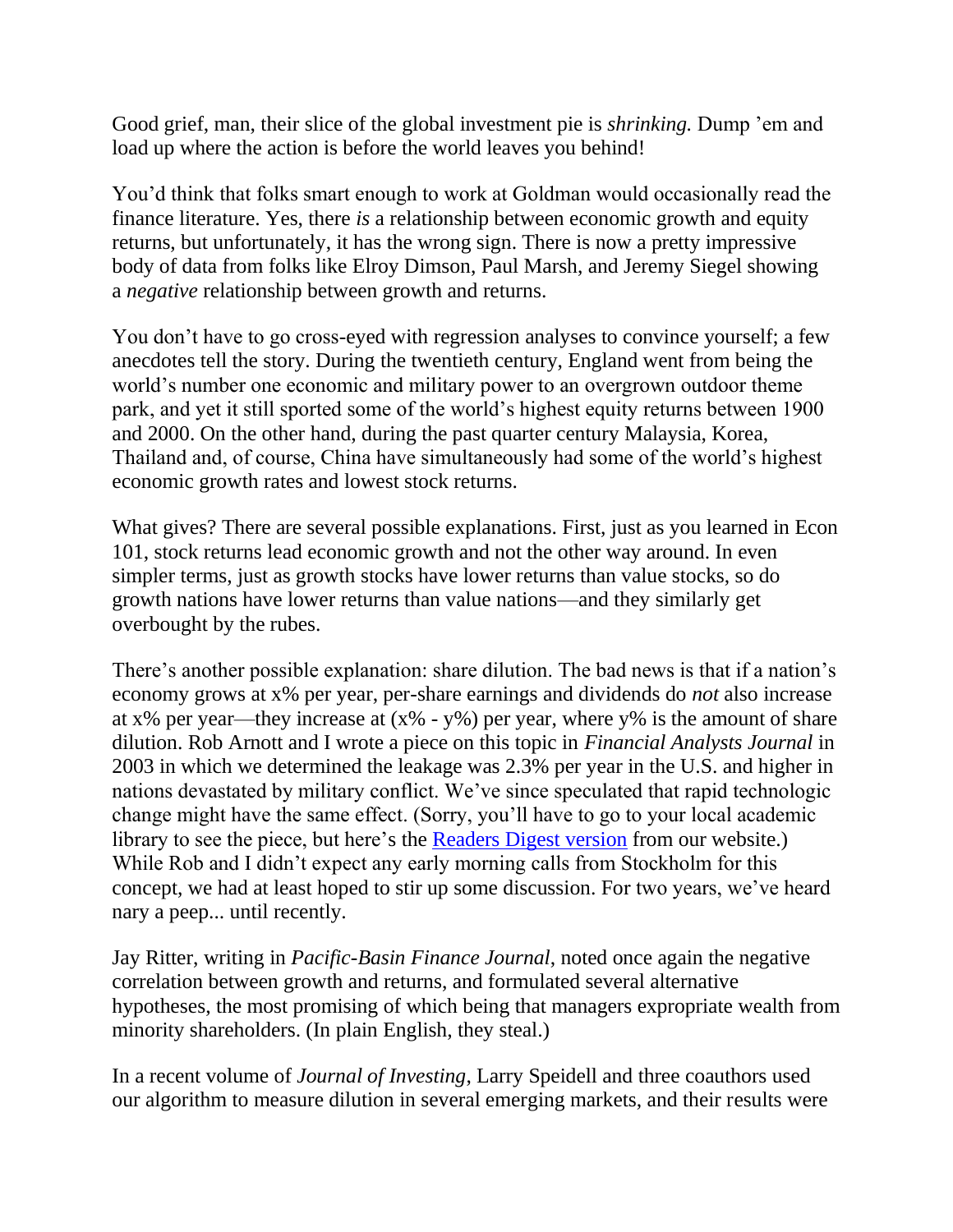eye-popping: double-digit dilution rates—as high as 30%—in most Asian markets. In Latin America, which has had a harder time of it economically, dilution was in line with Western levels. What does 30% annualized dilution mean? That earnings growth at the corporate level also has to clip along at 30% per year just to keep the price even. Rises in market cap, as you might expect, drove dilution, the highest rates being seen in the hottest markets, the lowest rates in the coldest. (That's right: Hugo Chavez just may be good for long-term stock returns. You heard it here first.)

This raises a larger point—just what are the long-term expected returns of emerging markets stocks? We simply do not know. We only have data on their returns going back to 1988: Between January 1988 and April 2006, the returns for emergingmarkets equity and the S&P 500 were 18.78% and 12.07%, respectively. However, beginning the analysis in 1988 is the mother of all look-back biases; the lion's share of the emerging-markets return was earned before 1994, when there was little international interest in them. Begin the analysis on January 1994 and numbers change to 7.76% for emerging markets and 10.72% for the S&P 500.

One thing we do know, dividend yields in developing nations are, on average, about a percent higher than they are in the developed ones. Do the 100 or so basis points extra yield, added to the higher economic growth rates, compensate for their higher dilution? Maybe yes, maybe no. About the best you can say for the asset class is that it's still one of the finest diversification plays around and, occasionally, it gets really cheap. You can be sure when that happens, you won't see a plethora of gimmicky funds and wirehouse flacks babbling about investment opportunities in places like Brazil, Russia, India, and China.

#### *Copyright © 2006, William J. Bernstein. All rights reserved.*

--

The right to download, store and/or output any material on this Web site is granted for *viewing use only*. Material may not be reproduced in any form without the express written permission of William J. Bernstein. Reproduction or editing by any means, mechanical or electronic, in whole or in part, without the express written permission of William J. Bernstein is strictly prohibited. Please read th[edisclaimer.](http://www.efficientfrontier.com/disclaim.htm)



The Two-Percent Dilution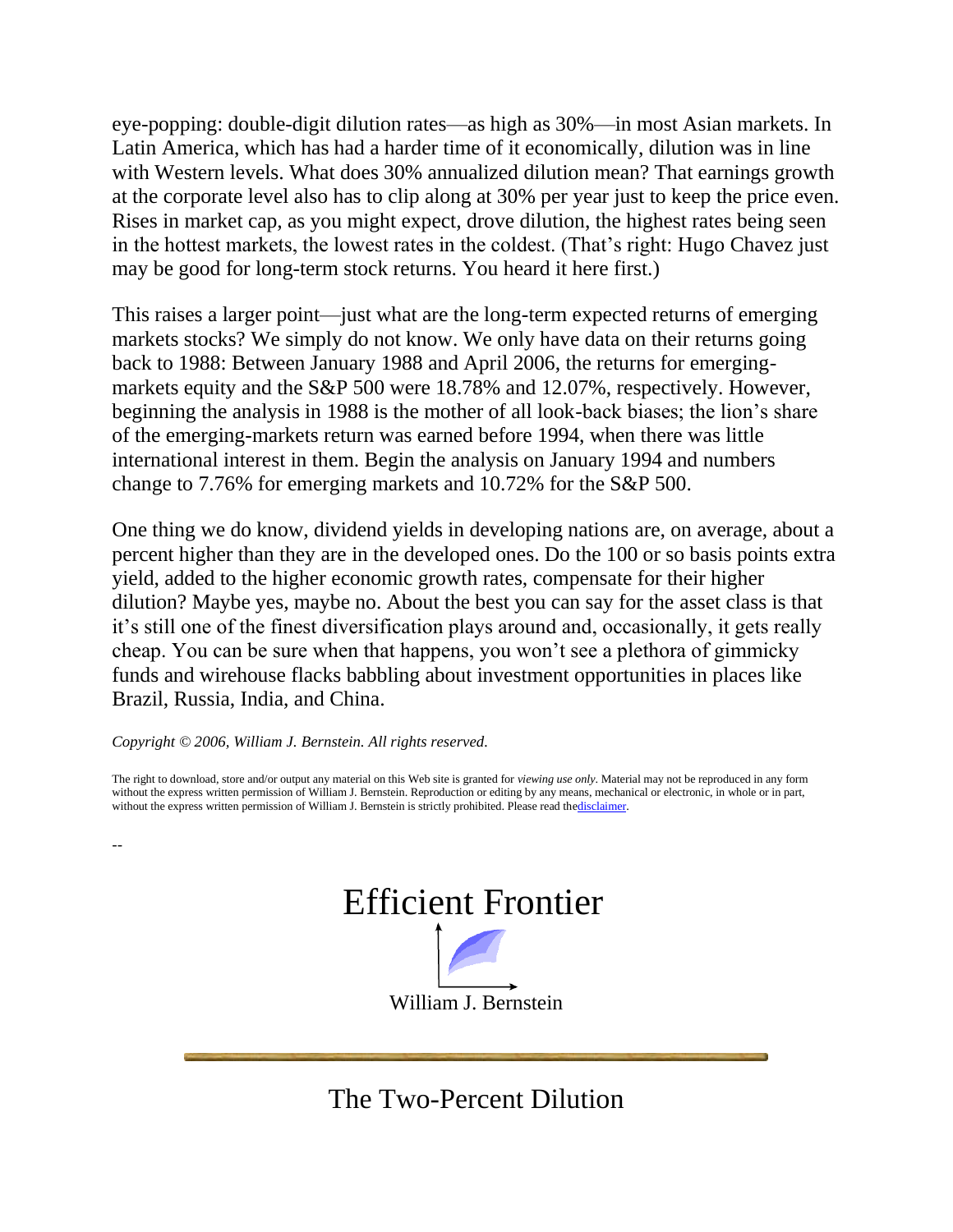Over the past two centuries, common stocks have provided a sizeable risk premium to U.S. investors. For the 200 years from 1802 until 2001, inclusive, the returns for stocks, bonds, and bills were 8.42%, 4.88%, and 4.21%, respectively. In the most simplistic terms, the reason is obvious: a bill or a bond is a promise to pay interest and principal and, as such, its upside is sharply limited. Shares of common stock, on the other hand, are claims on the future dividend streams of the nation's businesses. Instead of a fixed, paltry trickle from low-risk fixed-income securities, the everincreasing fruits of technologically-driven economic growth fall to the shareholders.

Viewed over the decades, the national economy grows with remarkable uniformity. Figure 1 plots the real GDP of the U.S since 1820:



During this period, real GDP has grown fairly evenly at about 3.6% per year. The long-term uniformity of economic growth is both a blessing and a curse. It is reassuring to know that real U.S. GDP doubles once every 20 years (and real percapita GDP once per generation). But it is also a dire warning to those predicting a rapid acceleration of economic growth from the computer and Internet revolutions. Such extrapolations of technologically-driven increased growth are painfully oblivious to the broad sweep of scientific and financial history. The impact of recent advances in computer science pales in comparison to the technological explosion that occurred between 1820 and 1850. This earlier era saw the most deep, far-reaching technology-driven changes in everyday existence throughout human history. They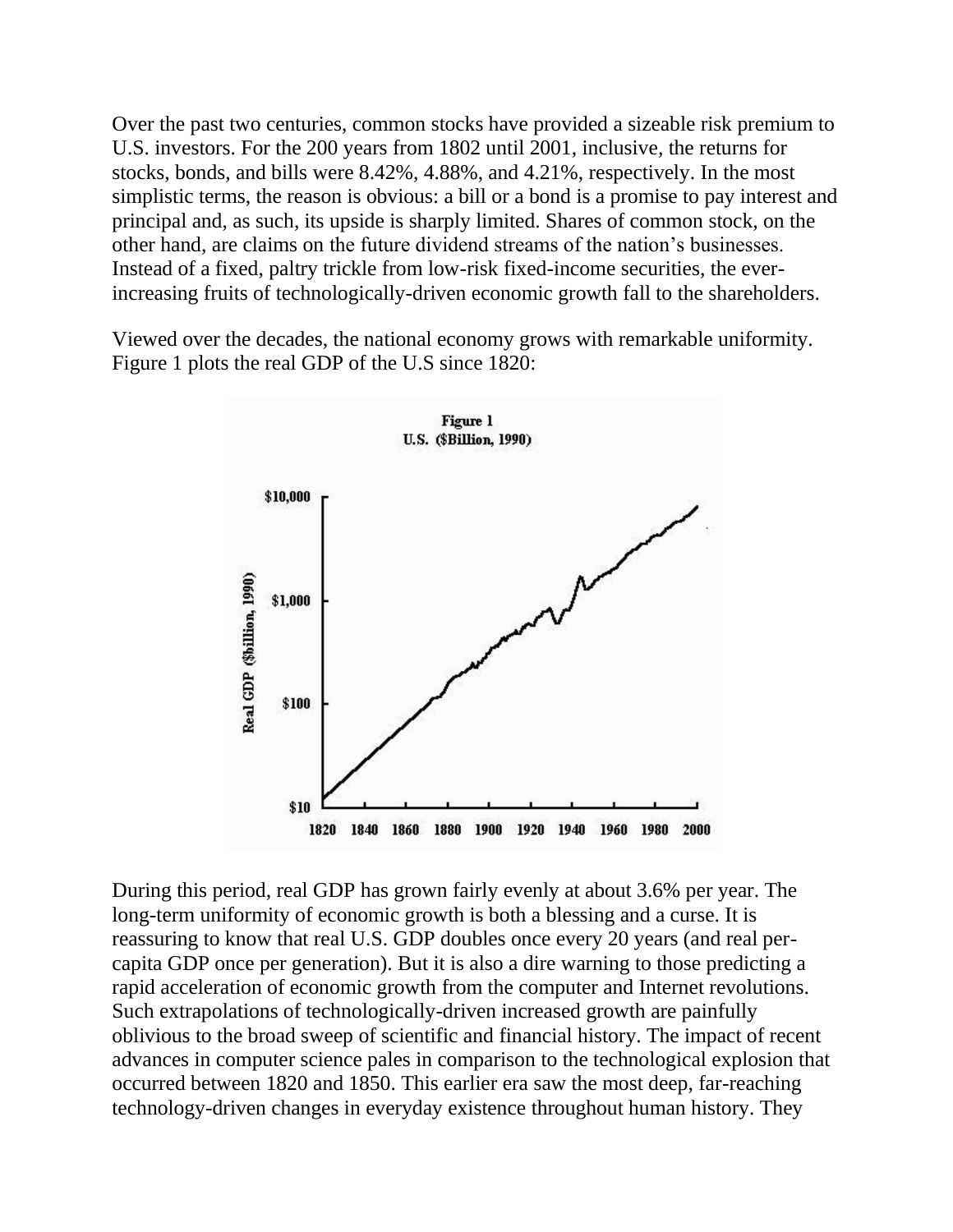profoundly affected the lives of those from the top to the bottom of the social fabric in ways that can hardly be imagined today. At a stroke, the speed of transportation increased tenfold, and communications became almost instantaneous. Before 1820, people, goods, and information could not move faster than the speed of the horse. Within a generation, journeys that had previously taken weeks and months now involved an order of magnitude less time, expense, danger, and discomfort. Important information could be instantaneously transmitted. Put another way, the average inhabitant of 1800 would have found the world of 50 years later incomprehensible, whereas a person transported from 1950 to 2000 would have little trouble understanding the relatively small intervening changes in everyday life.

The comparatively uniform increase in GDP also implies a similar uniformity in the growth of corporate profits, which is, in fact, the case. Figure 2 demonstrates that, except for the Great Depression when net corporate profits disappeared, aggregate company earnings have remained fairly constant at about 10% of nominal GDP:





Should it not follow that stock prices also grow at the same rate? After all, there has been a direct relationship between corporate profits and GDP since 1929. Unfortunately for the shareholder, earnings and dividends will keep up with GDP *only if no new shares are created*. Since 1871, real stock prices have grown at 2.48% per annum versus 3.45% for the GDP (the slightly slower growth rate for the more recent period reflecting the slowdown in population growth). There has thus been about 1% per year of "slippage" between stock prices and GDP. Further, as we shall see, the true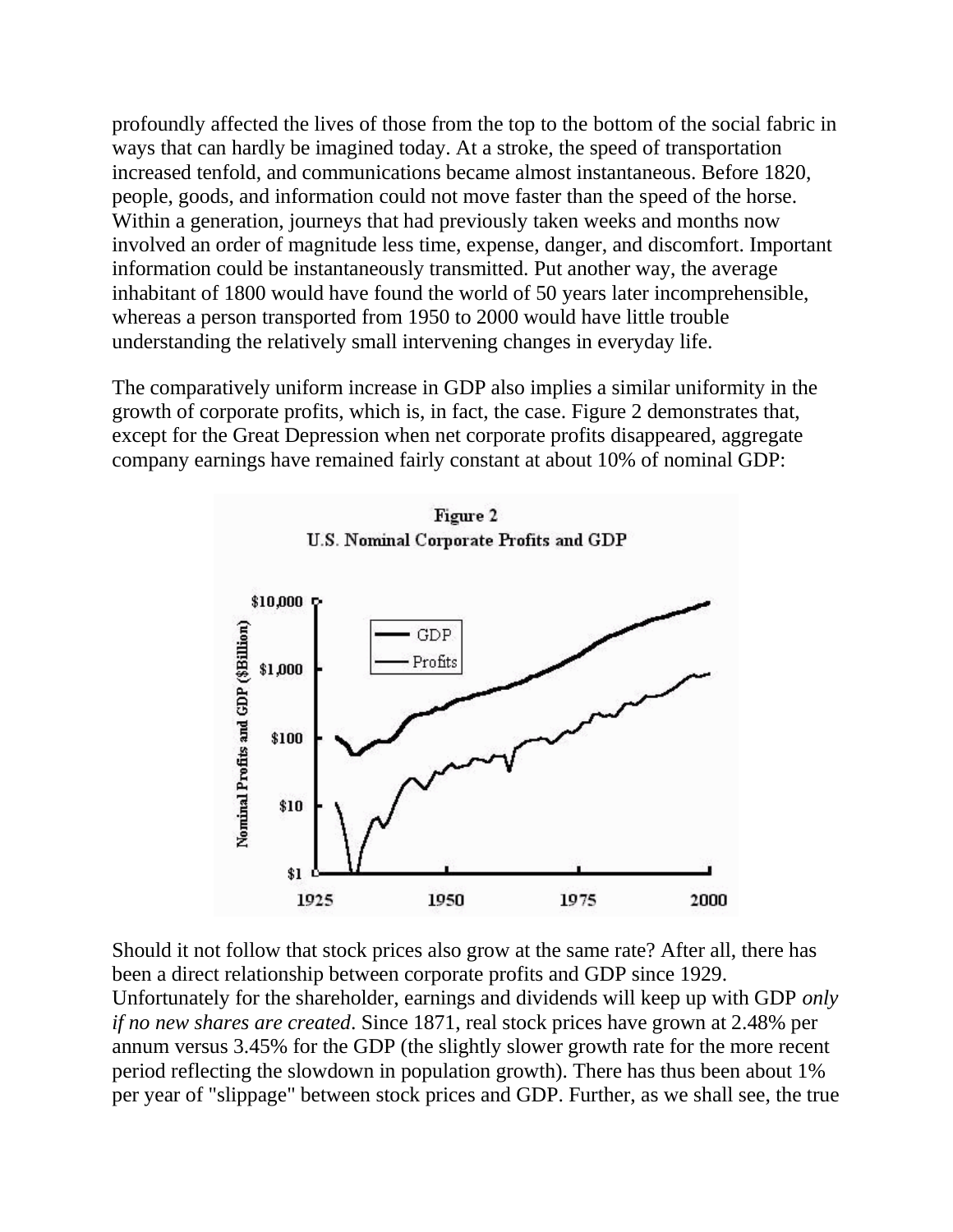degree of slippage is quite a bit higher, since much of the 2.48% rise in real stock prices after 1871 was due to an upward revaluation, as the highly illiquid industrial stocks of the post-Civil War period, selling at three to four times earnings, gave way to instantly and cheaply tradable common shares selling that much more dearly.

This slippage is the result of the net creation of shares, as existing and new companies capitalize their businesses with equity. It suggests a very simple paradigm for measuring the degree of slippage: the ratio of the proportionate increase in market capitalization to the proportionate increase in price. For example, if over a given period, the market cap increases by a factor of ten, and the cap-weighted price index increases by a factor of five, then there has been 100% net share issuance in the interim. More formally,

Net Dilution =  $\{(1+c)/(1+r)\} - 1$ 

where  $c =$  capitalization increase, and  $r =$  price return

This relationship has the advantage of factoring out valuation changes, as they are embedded in both the numerator and denominator. Further, it holds only for universal market indexes such as the CRSP 1-10 or the Wilshire 5000, since less inclusive indexes can vary the above ratio simply by adding or dropping securities. In Figure 3, we plot the total market cap and price index of the CRSP 1-10, with 1926 equal to 100:

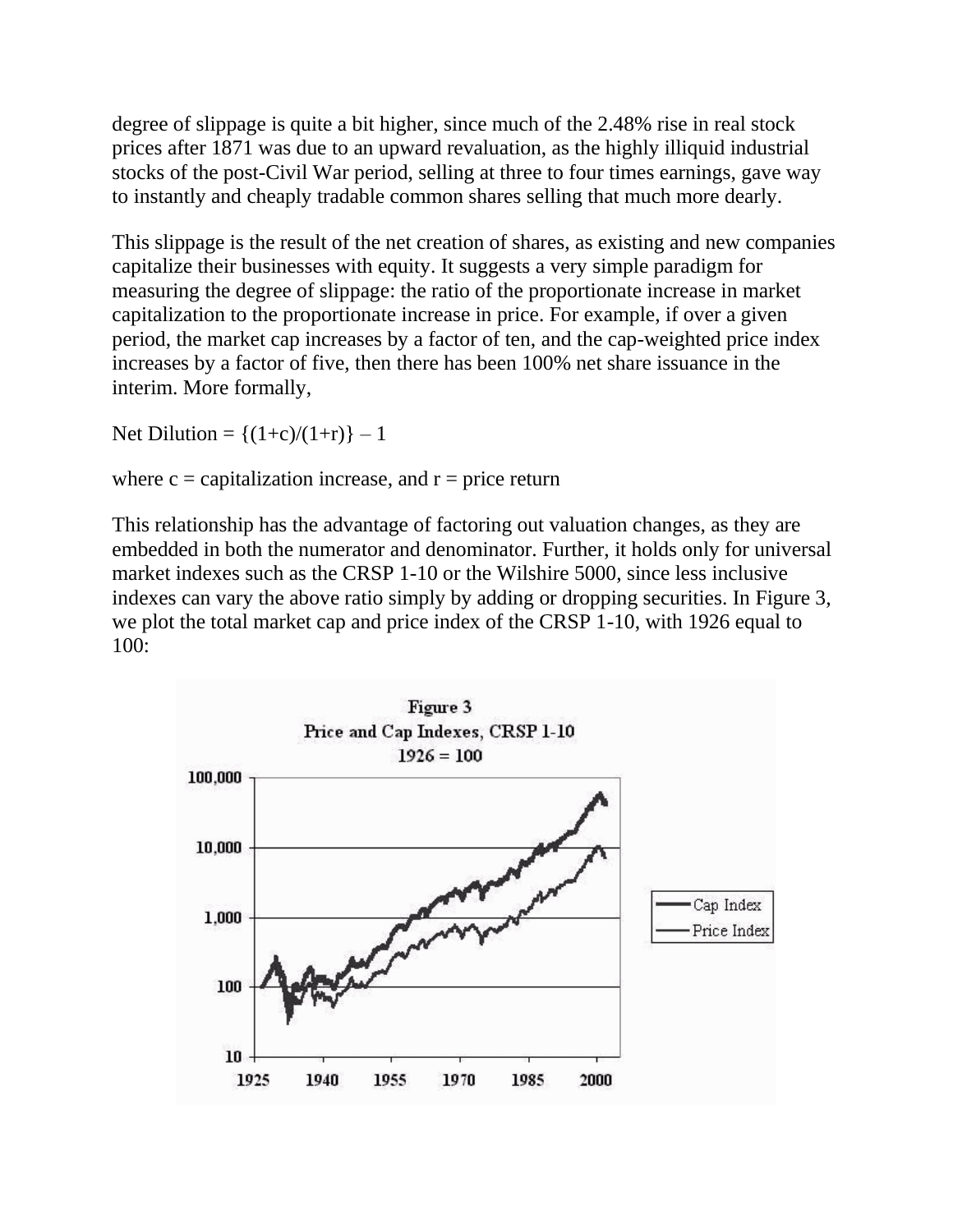Note how market cap slowly and gradually pulls away from market price. By the end of 2001, the cap index has grown 4.97 times larger than the price index, suggesting that for every share of stock extant in 1926, there are now 4.97 shares! To give a better idea of how this has proceeded over the past 75 years, in Figure 4 we plot this dilution index, defined as the cumulative net creation of new shares:



These data are consistent with a nearly continuous net dilution of common shares. The process is seen to have been more rapid during the late 1920s, quickly decelerating after the crash of 1929. As capital costs rose in the 1970s, it slowed yet further, and during the late 1980s, there was even a brief net contraction as companies responded to peak capital costs with stock buybacks. However, in the 1990s, shares again began to dilute. The overall rate of dilution since 1926 is 2.15% per year.

The slippage between aggregate economic data and per-share performance can be independently examined by comparing the rise in per-share corporate dividends versus GDP growth around the globe. Recently Dimson, Marsh, and Staunton, in their wonderful monograph, *The Triumph of the Optimists*, have examined the real dividend-growth rates in 16 nations over the entire 20th century. These can then be compared to the growth of real GDP and real per-capita GDP growth rates.

We divide these nations into two categories according to the degree of devastation visited upon them by the calamities of the 20th century: Group 1, which suffered no substantial destruction of their productive physical capital during World Wars I and II and the Spanish Civil War, and Group 2, which did.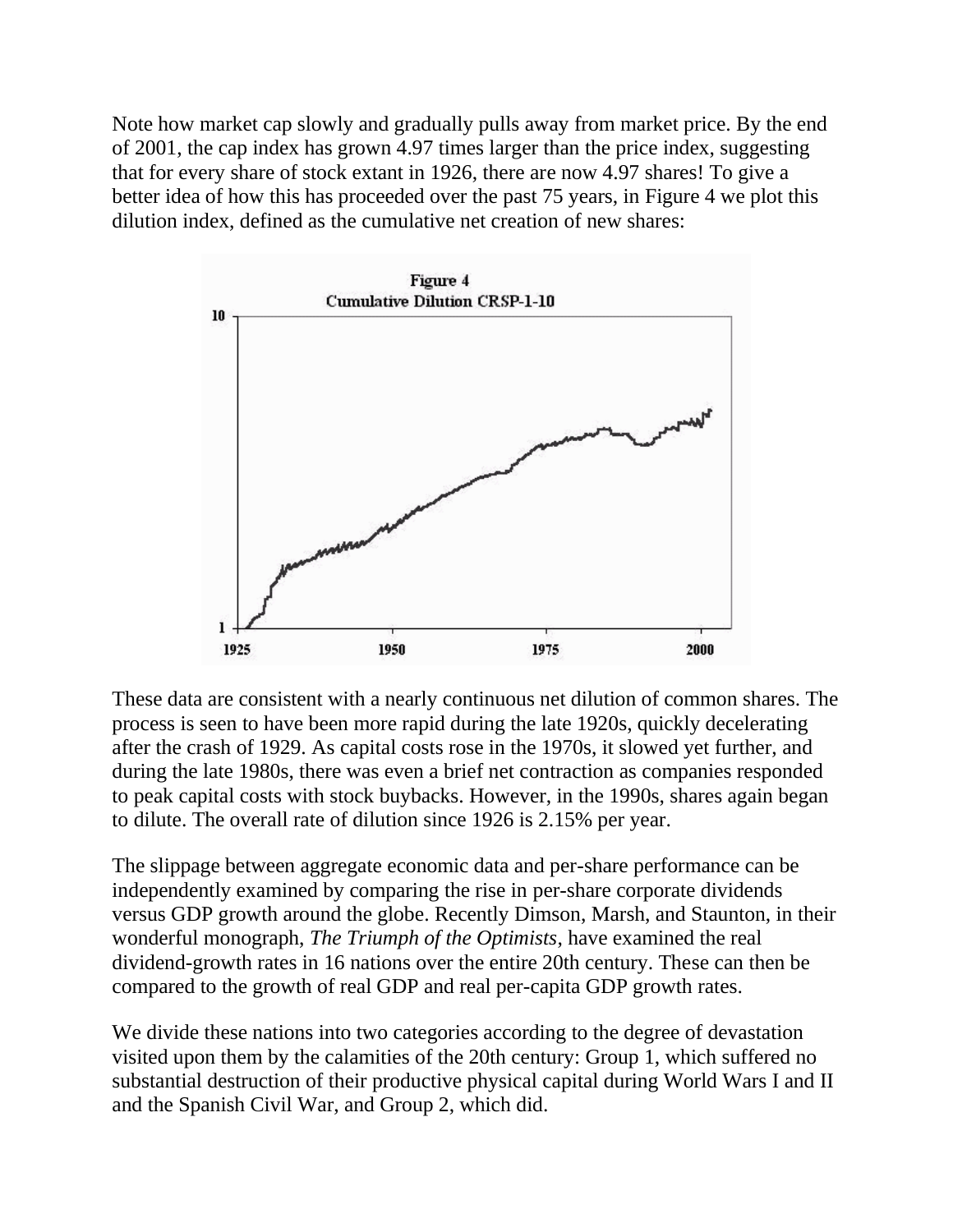| <b>Group 1</b> |               |                    |                 |             |                      |
|----------------|---------------|--------------------|-----------------|-------------|----------------------|
|                |               | Real<br><b>GDP</b> |                 | Real<br>Per | Capita<br><b>GDP</b> |
|                | Div<br>Growth | Growth             | <b>Dilution</b> | Growth      | Dilution             |
| Ireland        | $-0.80%$      | 2.21%              | 3.01%           | 2.05%       | 2.85%                |
| Switzerland    | 0.10%         | 2.66%              | 2.56%           | 1.85%       | 1.75%                |
| Canada         | 0.30%         | 3.87%              | 3.57%           | 2.07%       | 1.77%                |
| <b>UK</b>      | 0.40%         | 1.89%              | 1.49%           | 1.44%       | 1.04%                |
| <b>US</b>      | 0.60%         | 3.28%              | 2.68%           | 1.96%       | 1.36%                |
| Australia      | 0.90%         | 3.29%              | 2.39%           | 1.60%       | 0.70%                |
| S. Africa      | 1.50%         | 3.49%              | 1.99%           | 1.16%       | $-0.34%$             |
| Sweden         | 2.30%         | 2.62%              | 0.32%           | 2.05%       | $-0.25%$             |
| <b>Average</b> | 0.66%         | 2.91%              | 2.25%           | 1.77%       | 1.11%                |
|                |               |                    |                 |             |                      |
|                |               |                    |                 |             |                      |
| <b>Group 2</b> |               | Real<br><b>GDP</b> |                 | Real<br>Per | Capita<br><b>GDP</b> |
|                | Div<br>Growth | Growth             | <b>Dilution</b> | Growth      | Dilution             |
| Japan          | $-3.30%$      | 4.11%              | 7.41%           | 2.99%       | 6.29%                |
| Italy          | $-2.20%$      | 2.96%              | 5.16%           | 2.40%       | 4.60%                |
| <b>Denmark</b> | $-1.90%$      | 2.86%              | 4.76%           | 2.09%       | 3.99%                |
| Belgium        | $-1.70\%$     | 2.15%              | 3.85%           | 1.72%       | 3.42%                |
| <b>Germany</b> | $-1.30\%$     | 2.78%              | 4.08%           | 1.79%       | 3.09%                |
| France         | $-1.10%$      | 2.37%              | 3.47%           | 1.99%       | 3.09%                |
| Spain          | $-0.80\%$     | 2.79%              | 3.59%           | 2.00%       | 2.80%                |
| Netherlands    | $-0.50%$      | 2.96%              | 3.46%           | 1.80%       | 2.30%                |
| <b>Average</b> | $-1.60\%$     | 2.87%              | 4.47%           | 2.10%       | 3.70%                |

The first column in each table tabulates the growth of real per-share dividends in each nation between 1900 and 1998, and the second, the growth of real aggregate GDP for the full century. The third column tabulates the difference between the two. It is noted that in all nations per-share dividends grow more slowly than aggregate GDP. The gap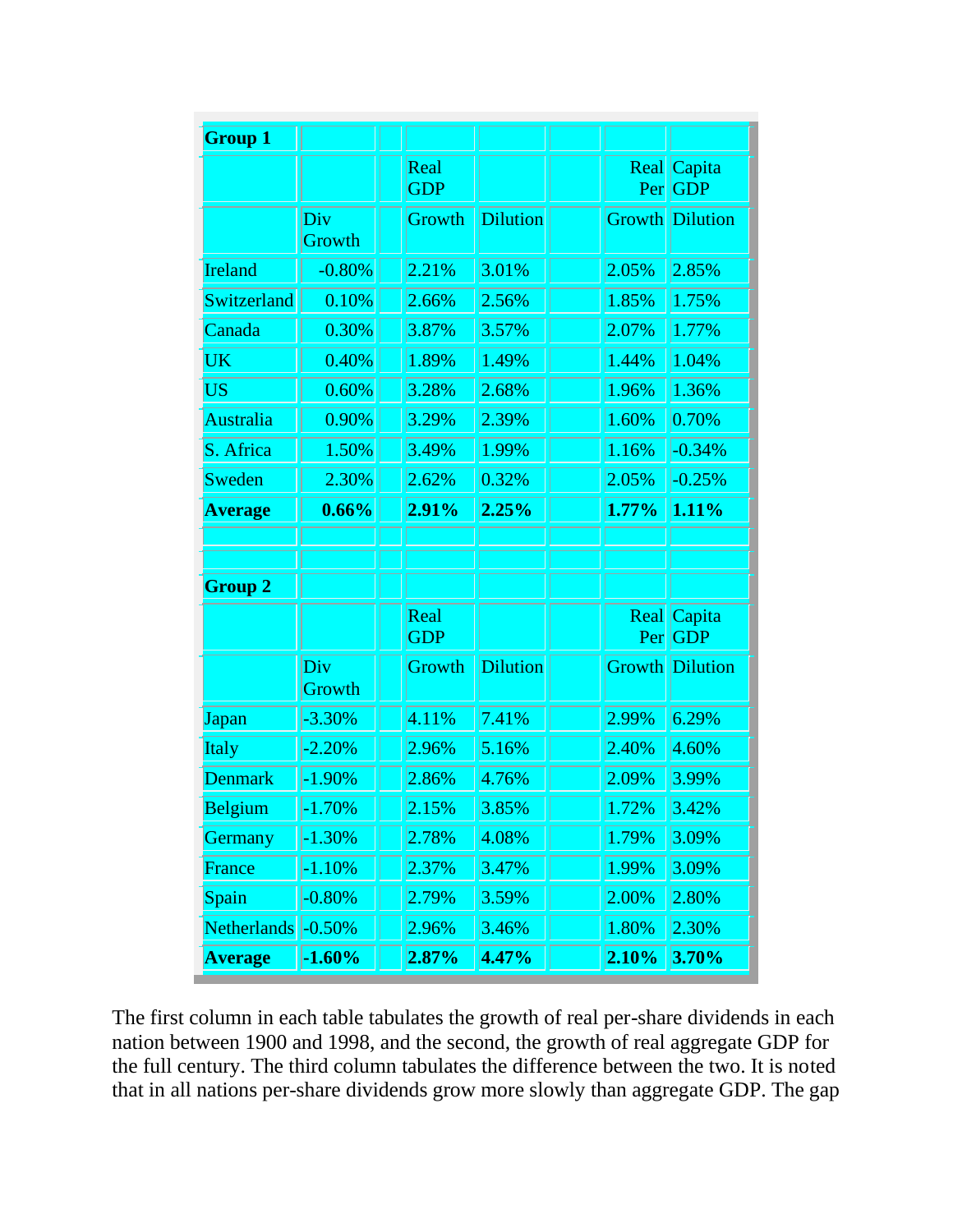is lowest in Sweden at 0.32% per year, and more than 2% per year in five of the eight Group 1 nations, including the U.S, where it was 2.68%. This is close to the 2.15% value obtained by the market-cap/market-price model. It is even closer to the 2.25% average for the Group 1 nations. The fourth and fifth columns do the same for percapita GDP, where gaps of 1.11% and 3.70% are found for Groups 1 and 2, respectively.

The data for Group 2 are striking: Amazingly their economies repaired the devastation wrought by the 20th century, with overall GDP and per-capita GDP growth rates equivalent to Group 1. The bad news is that the same cannot be said for per-share equity performance; there was almost 4.5% slippage between the growth of their economies and per-share corporate payouts.

It thus seems that in "normal nations" of Group 1—those untroubled by war, political instability, and government confiscation of the economic commanding heights—the ongoing capitalization of new technologies produces a net dilution of outstanding shares of about 2% per year. (Did I hear anybody say "stock buybacks?" Ah, then I've some wonderful vacation plots in the Everglades to show you.) The Group 2 nations represent a more fascinating phenomenon. These can be thought of as experiments of nature in which physical capital is devastated and must be rebuilt. Fortunately, it is much harder to destroy a nation's intellectual, cultural, and human capital; within little more than a generation, GDP and per capita GDP catches up with, and in some cases surpasses, the Group 1 averages. Unfortunately, this requires a high rate of equity recapitalization, reflected in the large dilutions seen in columns 3 and 5, and which mulcts existing shareholders.

This analysis has disturbing implications for paradigmistas convinced of the revolutionary nature of biotech, the Internet, and personal computers. It may very well be that a rapid rate of technological change could, in effect, turn a Group 1 nation into a Group 2 nation, as an increased rate of obsolescence destroys the economic value of plant and equipment as surely as bombs and bullets. The resultant recapitalization would then dilute per-share payouts much faster than the technology-driven acceleration of economic growth, if such acceleration exists at all.

But whatever the true nature of the interaction of technologic progress and per-share earnings, dividends, and prices, it will come as an unpleasant surprise to many that even in the Group 1 nations, average real per-share dividend growth was only 0.66% per year; for the Group 2 nations, it was strongly negative.

Thus, at the dawn of the new millennium, the equity investor cannot expect a real return greatly in excess of a generally derisory dividend yield. Nor will he be rescued by more rapid economic growth, which is unlikely to occur. But even if it does, its